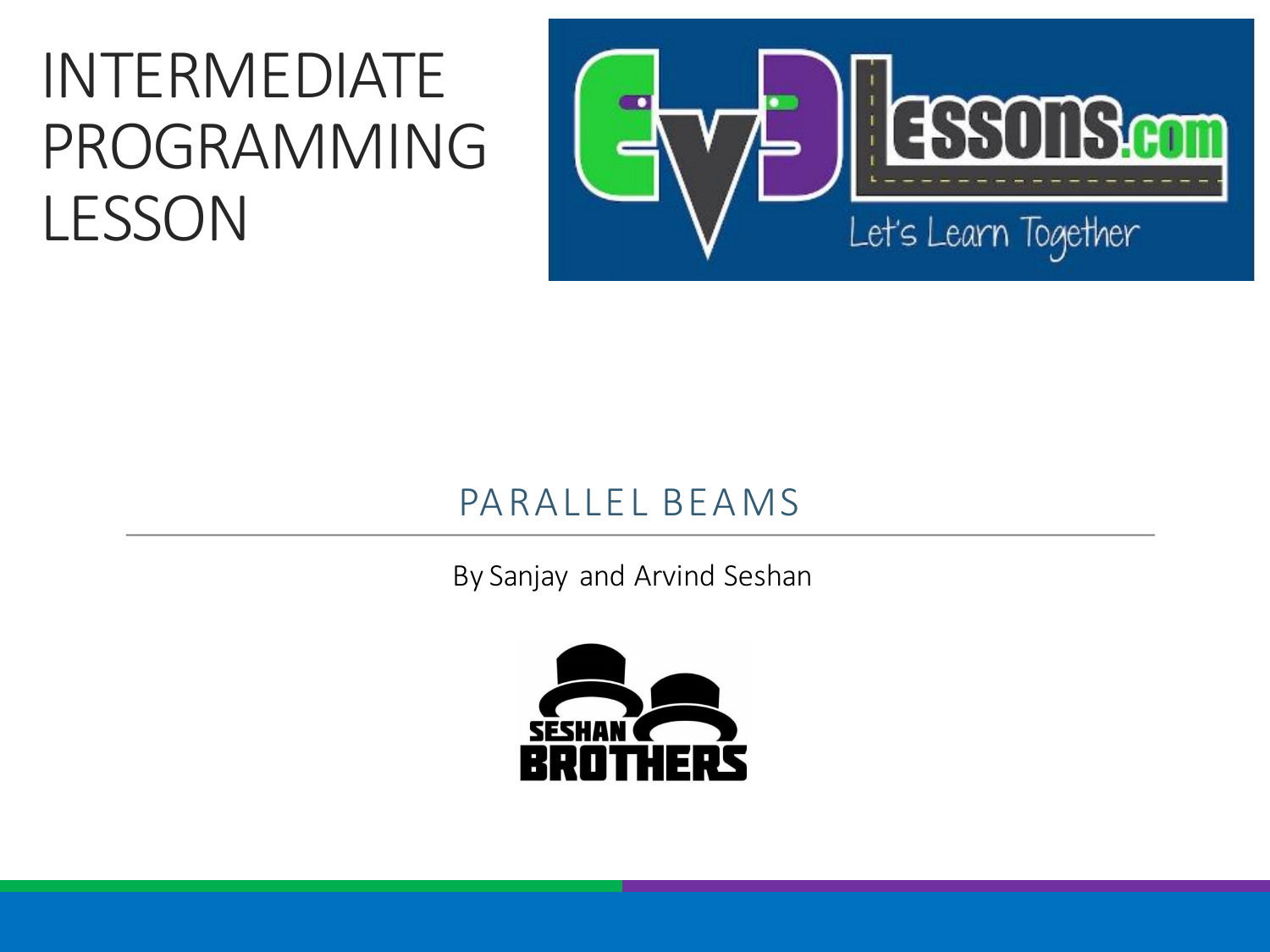### Lesson Objectives

- 1) Learn what a parallel beam is and how to use them
- 2) Learn when you might use parallel beams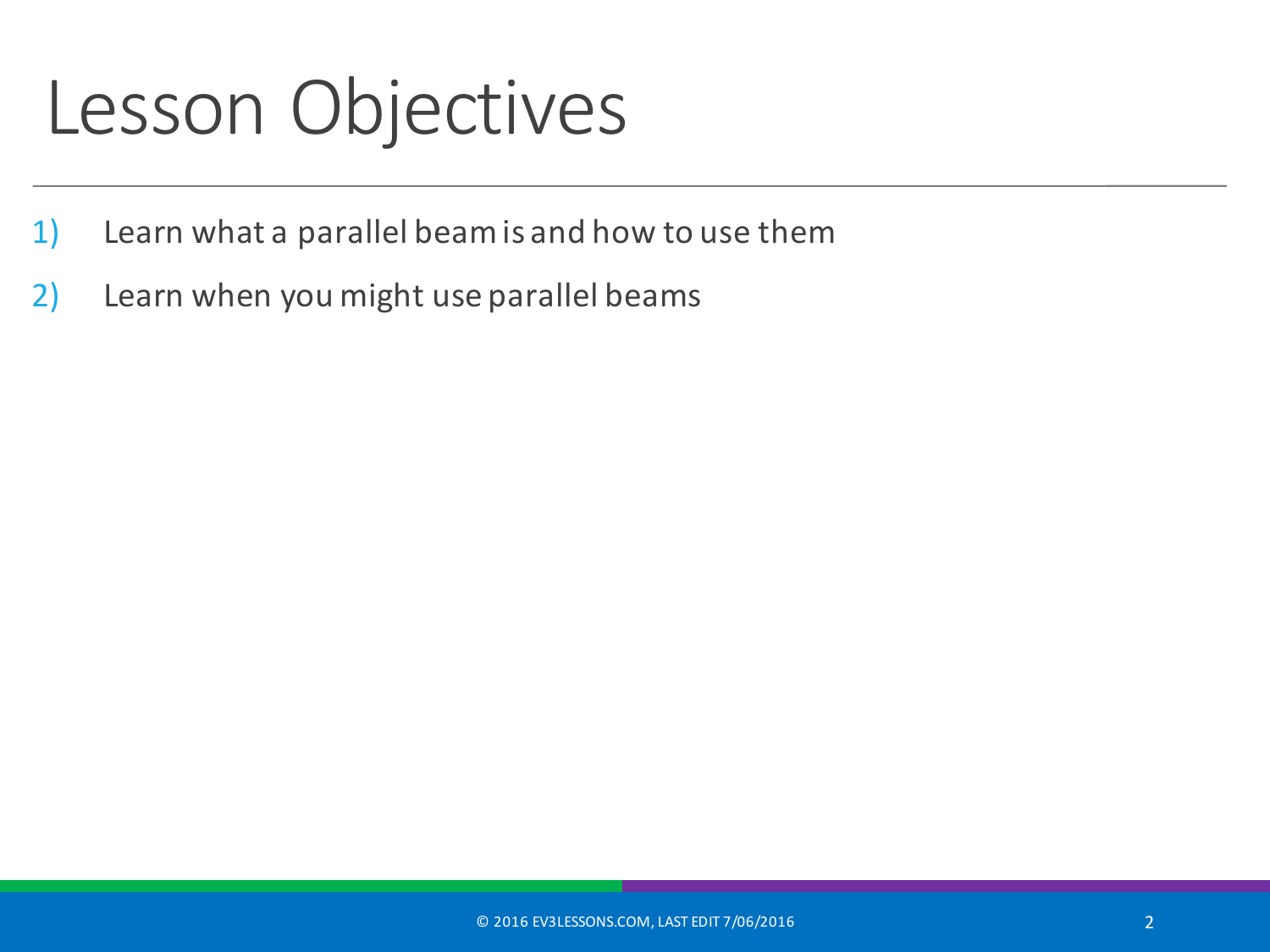# What are Parallel Beams?

Parallel beams allow you to run two or more blocks at the same time.

What if you have one or more attachment arms connected to motors and you want to turn these arms while the robot is moving to complete a mission



Robot lifting up hoops and driving forward.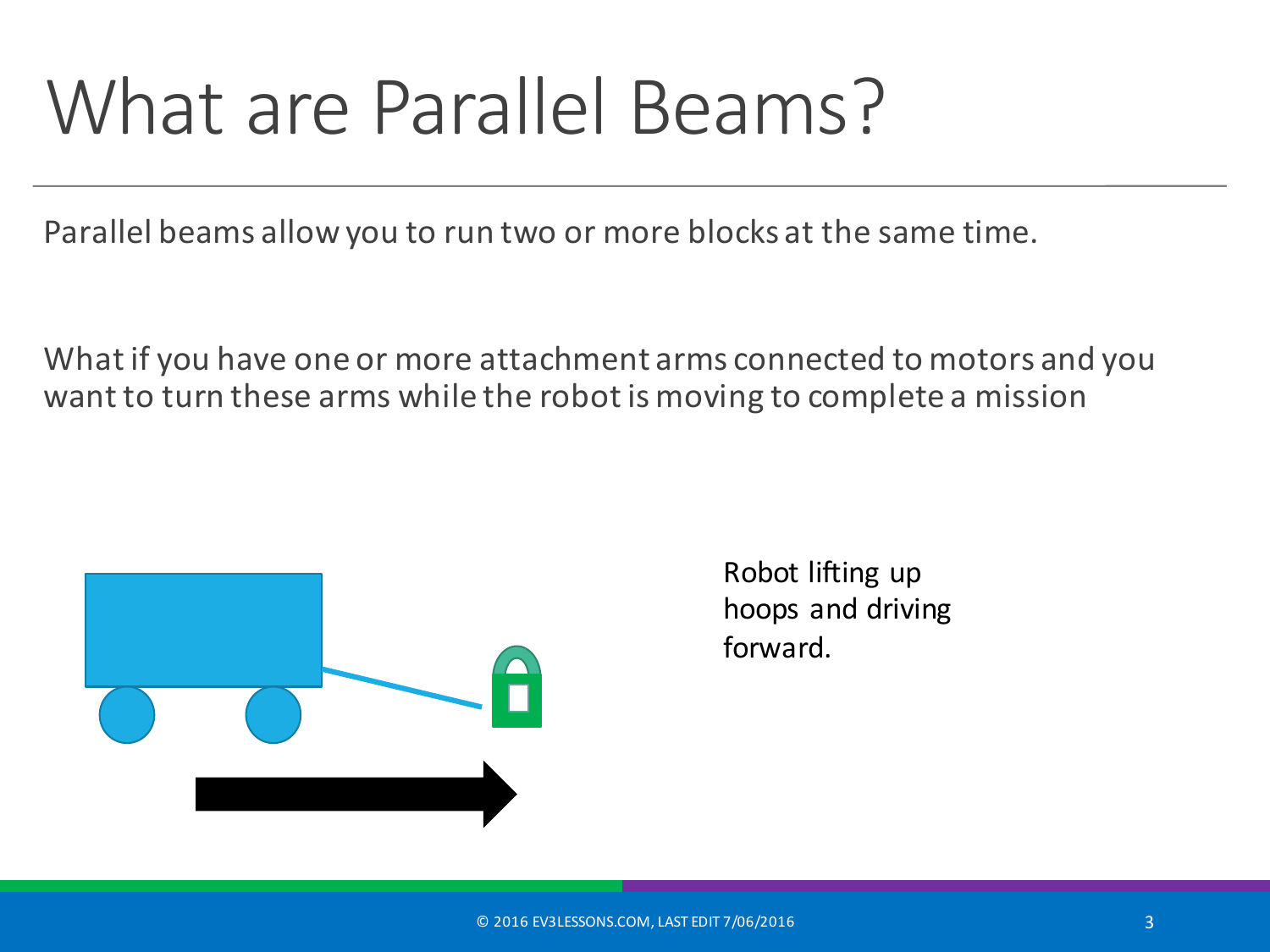# How Do I Make a Parallel Beam?

To create a parallel beam click and drag on the bump on the right center of any block and release once you hover over the inverted bump on the left center side on a block.



Note: Blocks before the split will run one at a time. After the split blocks on the two "beams" will run at the same time

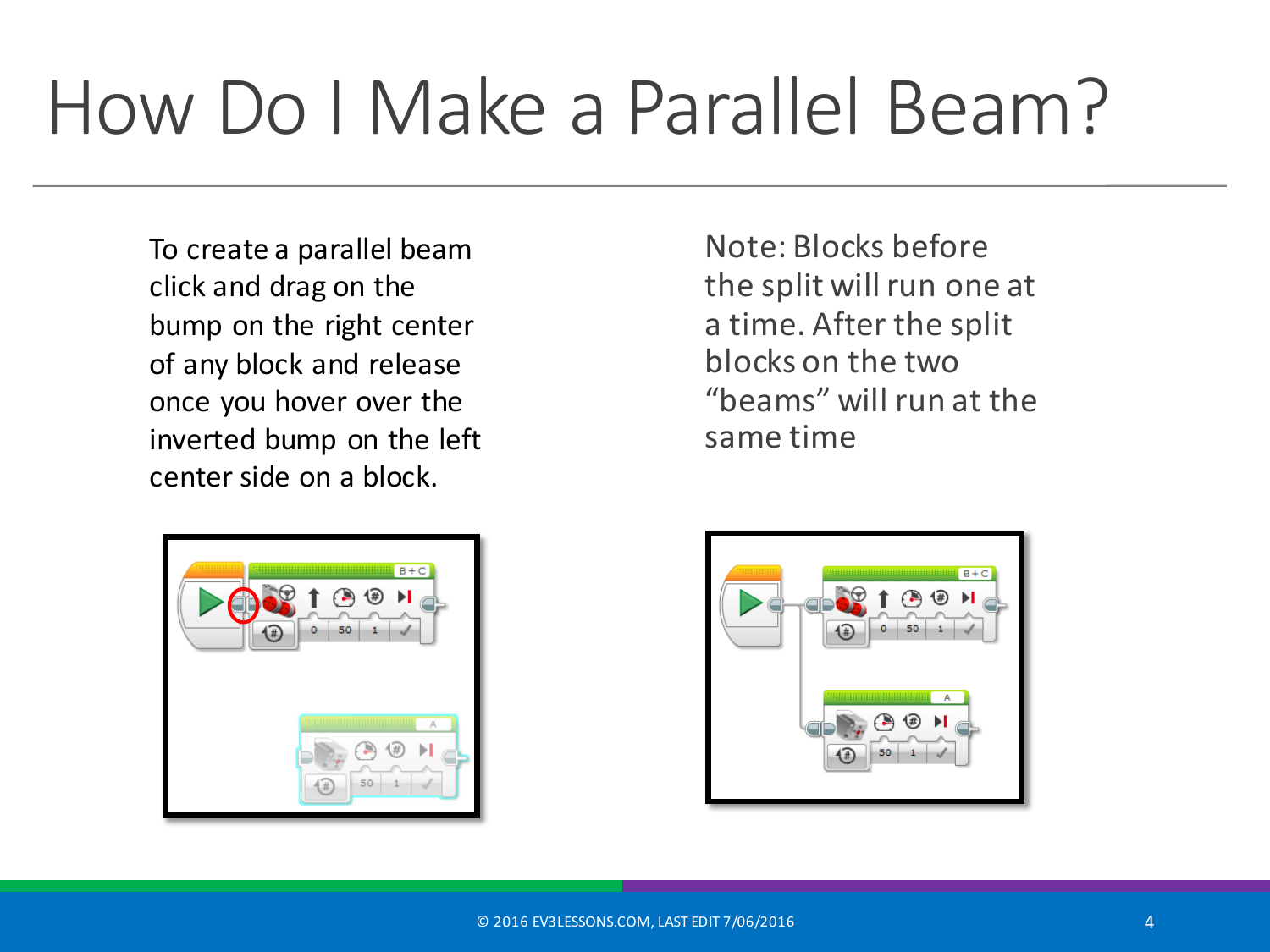# Parallel Beams and My Blocks

Here is a simple program that moves both wheels of our robot forward

If you run it, our robot moves forward by about 4 inches



To simplify it, we can make the below My Block (Motor Inches) that moves the selected motor forward

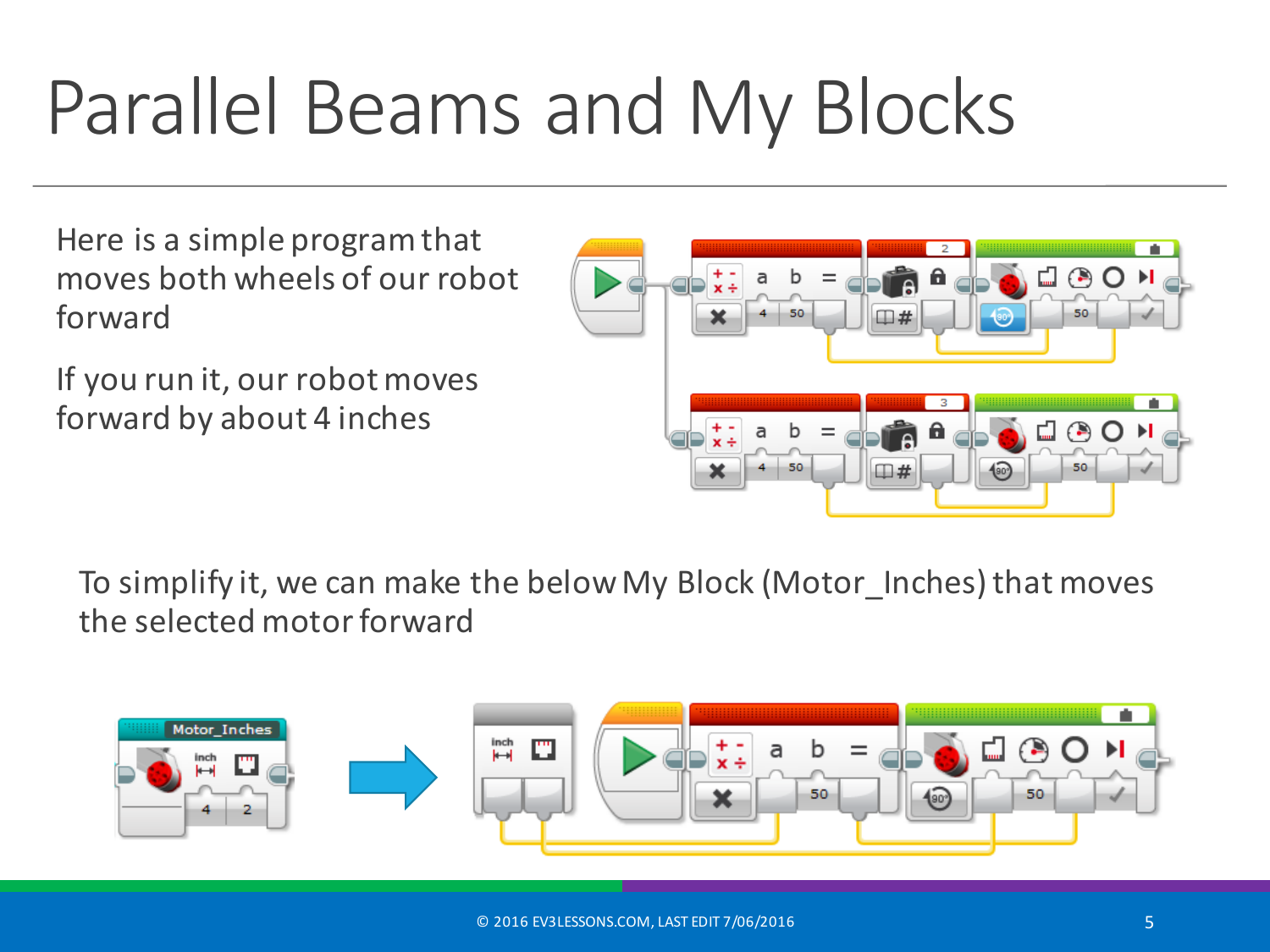# Parallel Beams and My Blocks

#### BE CAREFUL WHEN YOU USE PARALLEL BEAMS AND MY BLOCKS

Using the Motor\_Inches My Block, we can convert the program on the bottom left to the one on the bottom right

If you run the program, the robot does completely different things!!!!!

- $\degree$  The code on the right moves one wheel 4 inches and then moves the other wheel 4 inches. This causes the robot to spin around in one direction then the other
- $\circ$  The code on the left moves both wheels 4 inches at the same time. This makes the robot move forward.

#### **Lesson: EV3 does not let you run two copies of the same My Block at the same time**

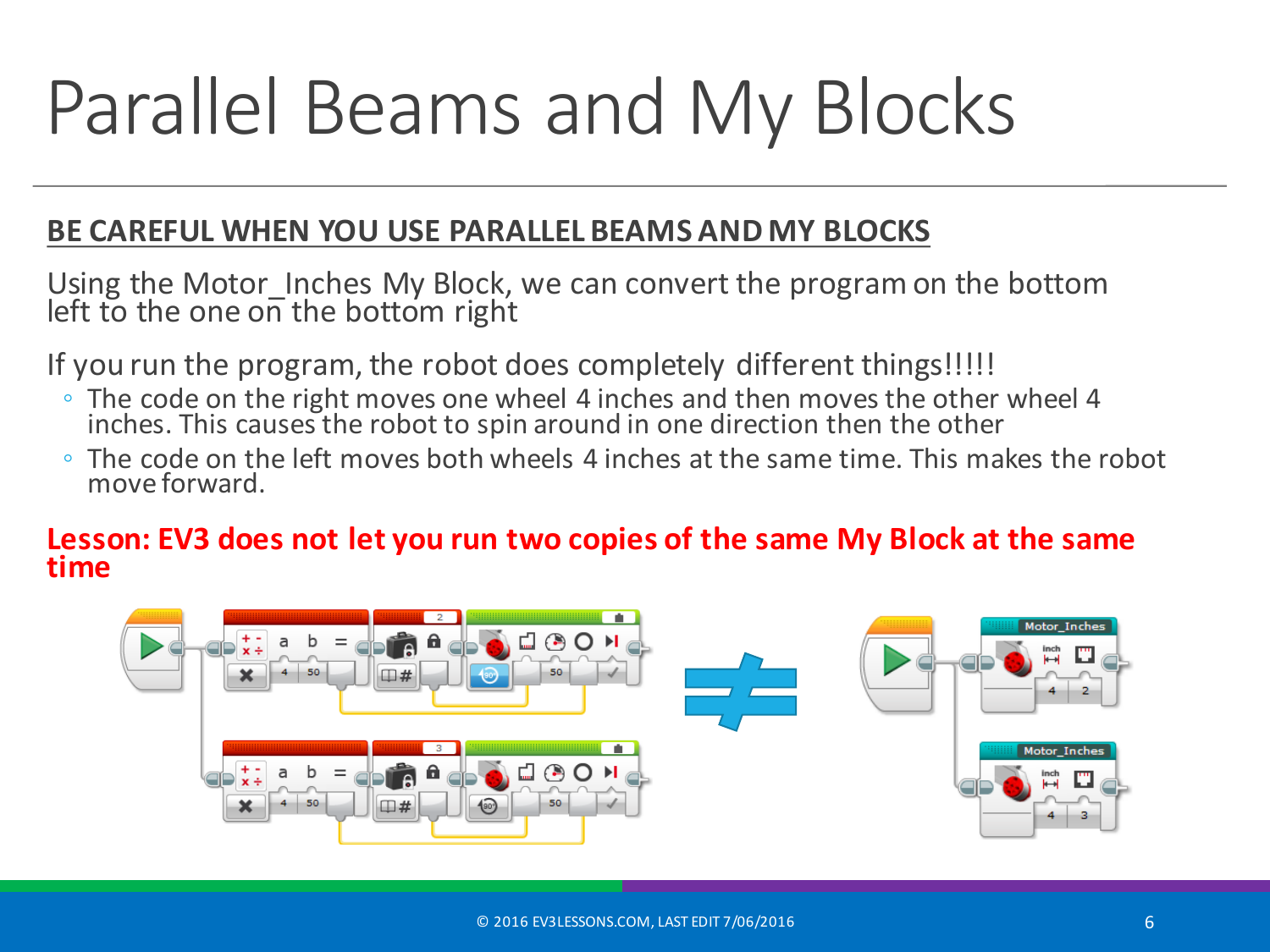# Challenge

Can you write a program that uses parallel beams that have to move and pick up an object at the same time?